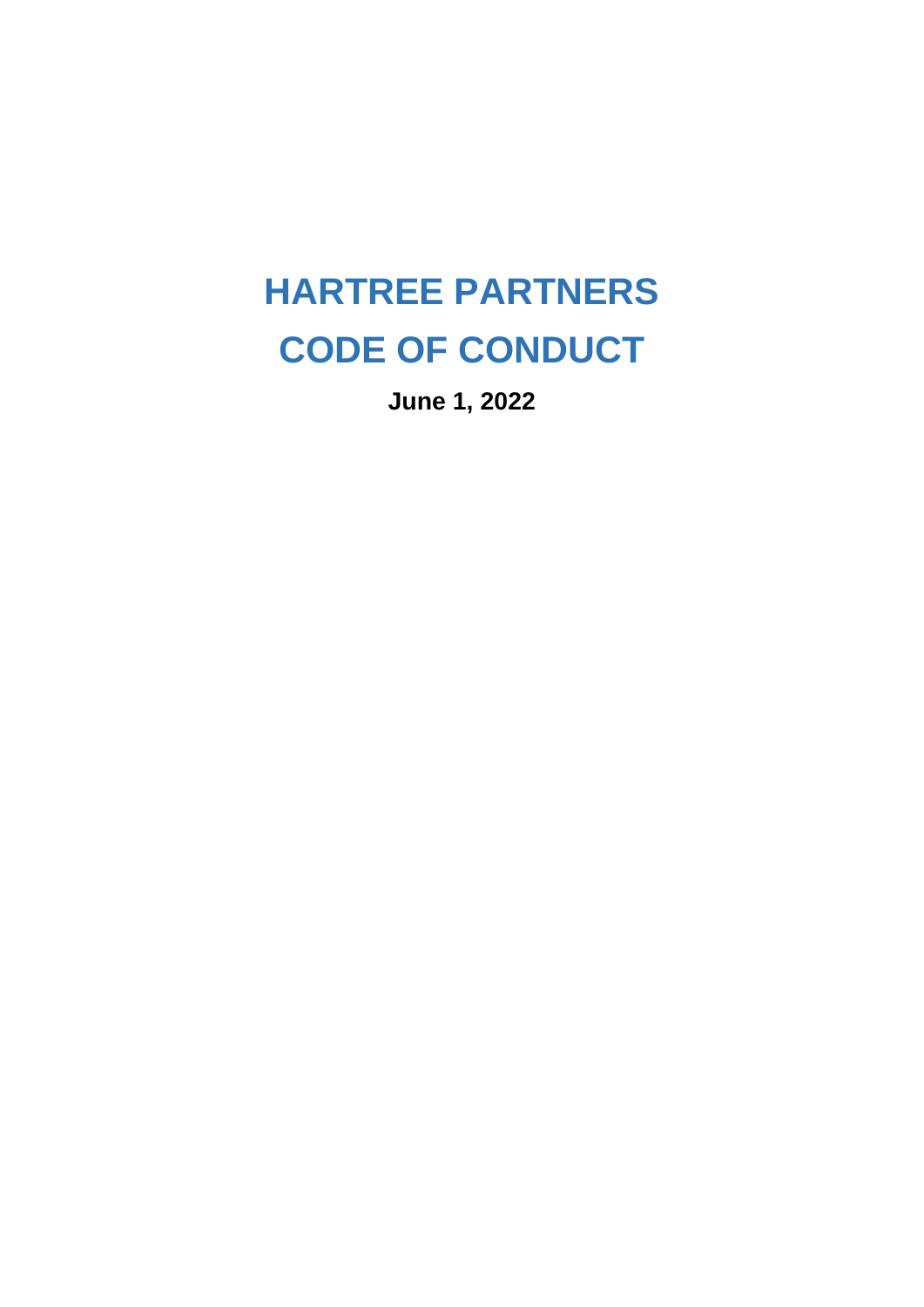## **Contents**

## **A Message from the Founding Partners**

#### **About the Code**

## **Working at Hartree**

- **Managers' accountability**
- **Diversity, equity and inclusion**
- **No discrimination, harassment or violence**
- **Employee health and safety**
- **Privacy**

## **Business Relationships**

- **Anti-bribery & corruption**
- **Gifts and entertainment**
- **Anti-money laundering**
- **Fair competition**
- **International trade regulations and sanctions**
- **Conflicts of interest**

#### **Financial Integrity**

- **Using our assets and resources**
- **Insider trading**
- **Market behavior**
- **Maintenance of records and information**

#### **Our Communities**

- **Human rights**
- **Commitment to sustainability**
- **External communications**
- **Political activity and contributions**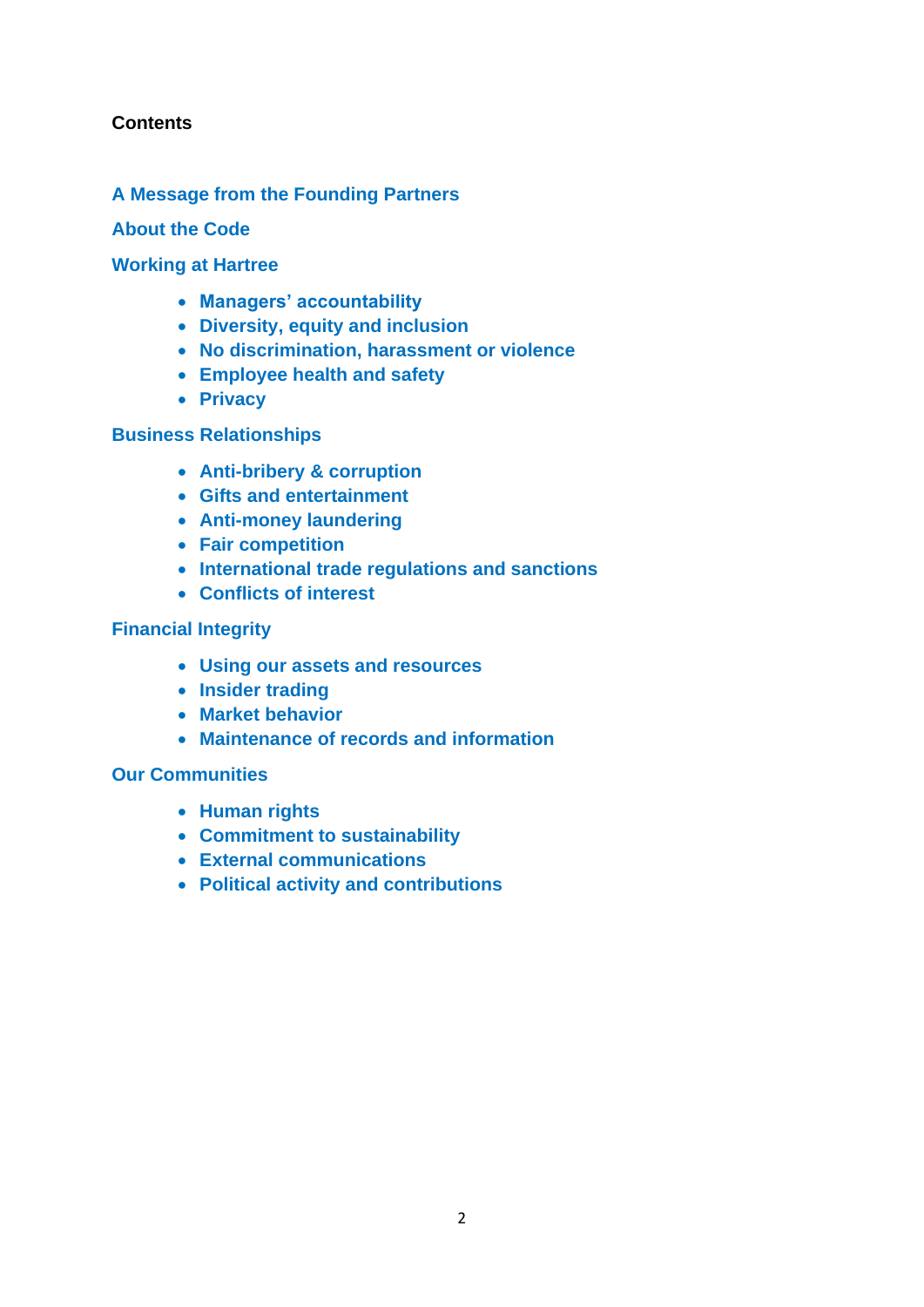## **A Message from the Founding Partners**

At Hartree Partners, our integrity, fairness and ethics set us apart. Our commitment to these ideals guides the way we conduct business and how we act as individuals and as a company. Integrity, the foundation of our culture, enables us to promote an atmosphere of responsible innovation and entrepreneurship. This is what our counterparties and customers expect of us, and what we demand from ourselves and each other. Our Code of Conduct ("the Code") serves as our guide for doing business the right way.

Today's complex global business environment can make good decisions difficult to determine, especially in the myriad of countries and cultures in which we do business. We have developed the Code to guide your decision making. We encourage you to take time to read and think about how you can incorporate it into your daily responsibilities. Though it is a great resource, it cannot cover every situation you may face. Do not hesitate to ask for help if you are unsure about the right course of action.

We thank you for fostering Hartree's international reputation for integrity by acting honestly, ethically, and fairly in all you do.

Steve, Steve and Guy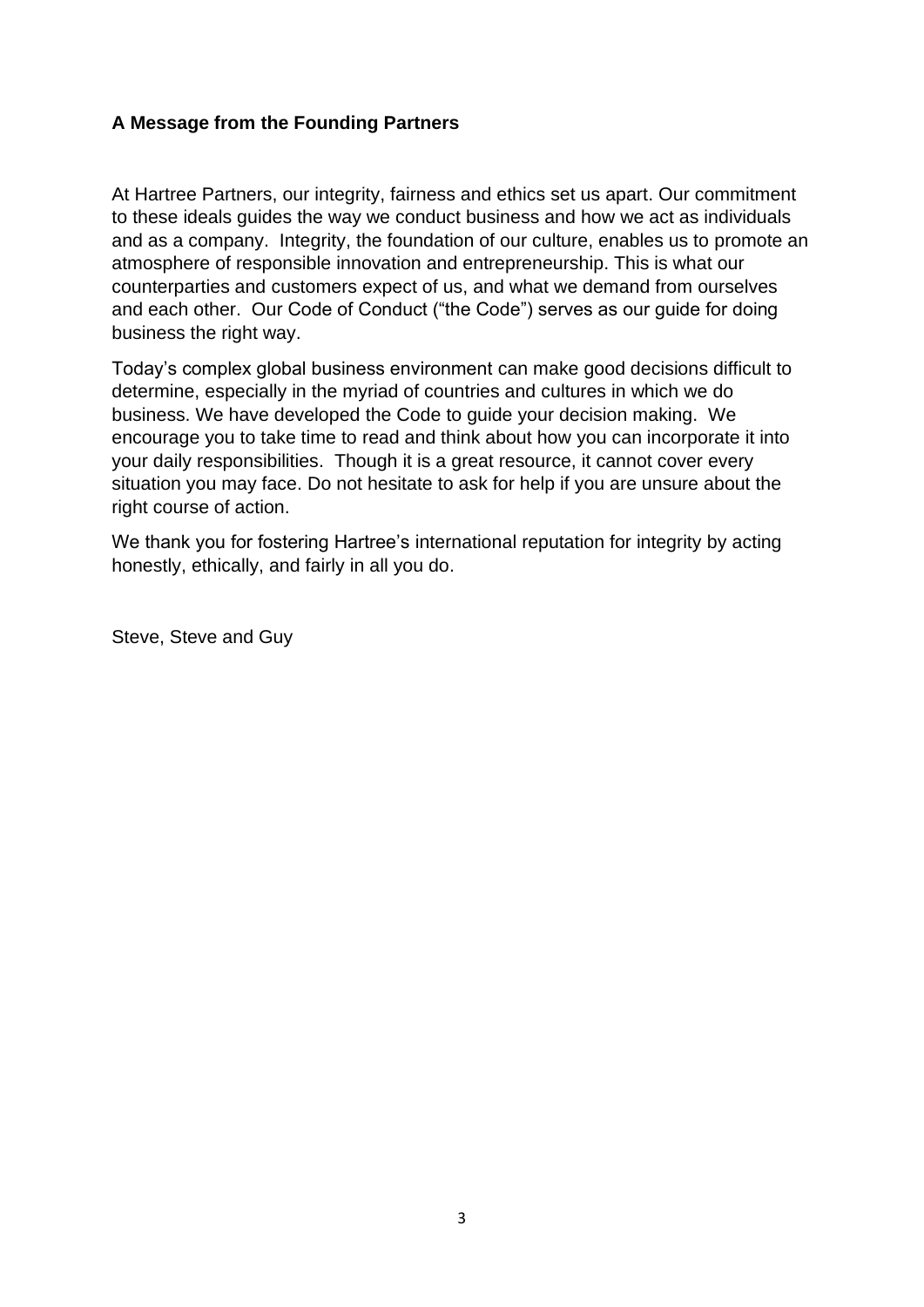## **About the Code**

## **Why do we have a Code?**

The Code sets out the ethical standards for how we conduct business and how we act as individuals and as a company. These standards inform our policies and should guide your decision making. The Code cannot cover every situation. Do not hesitate to ask if you are unsure about the right course of action.

For additional information, links to specific policies and procedures and other resources can be found throughout this document.

#### **Who does the Code apply to?**

The Code applies to us all - our Hartree employees, those working in our whollyowned operating companies<sup>1</sup>, our managers and directors. If you are employed by a Hartree company that has its own Code of Conduct, you should follow that one.

#### **What does the Code mean for me?**

The Code is our guide for acting and doing business the right way. Your actions must be consistent with it. If you have a question or concern about the right course of action, you should raise it.

We take the Code's observance very seriously. Employees must certify their compliance with it every year. Failure to comply with the Code may lead to disciplinary action including dismissal.

## **What if I have a concern about a possible Code violation?**

You have a responsibility to question a violation or suspected violation of the Code. Hartree has a policy of zero tolerance against retaliation, so you will be protected from any adverse action as a result of speaking out.

You should report any concerns to your supervisor, manager, HR, or Compliance. Any concerns raised will be, as far as possible, treated confidentially and investigated promptly, thoroughly, and fairly.

 $1$  The Hartree Code of Conduct will also apply to other majority owned companies in the Hartree Group without their own code of conduct.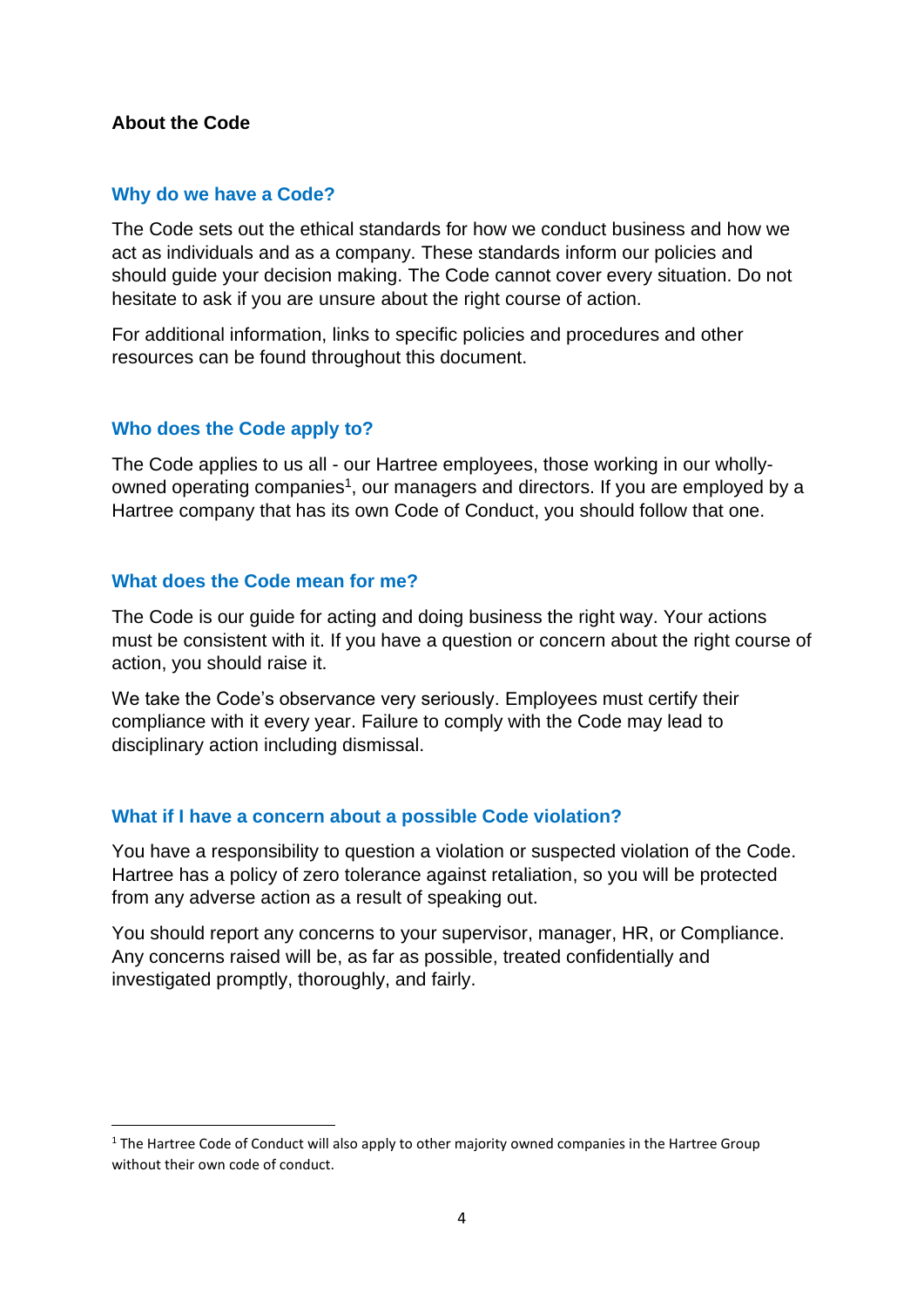## **Working at Hartree**

Our people are our greatest asset. We are committed to providing all of our employees with an inclusive and collaborative environment that encourages diverse perspectives and meaningful relationships with integrity in all we do.

## **Managers' accountability**

Our managers should understand, train and supervise their team's work while supporting the development of each team member. Managers must model the Code's values and practices and inspire their team's compliance to it. We expect our managers to encourage and welcome questions and concerns about the Code and to treat them with the utmost seriousness and sensitivity.

## **Diversity, equity and inclusion**

A diverse, equitable and inclusive environment is fundamental to our culture and success. We strive to ensure that all employees are treated with fairness, dignity and respect. We seek to foster an environment where they are valued and empowered. We embrace the unique insight, outlook, and cultural backgrounds that each employee brings to our workplace. By nurturing collaboration with our global colleagues, we encourage diverse perspectives and experiences that bring value to all we do.

## *What does this mean for me?*

- Act with integrity
- Respect everyone you engage with
- Treat everyone fairly
- Understand your own unconscious biases and work to overcome them
- Voice concerns regarding equity and inclusion in the workplace to your supervisor, manager, HR or Compliance

## **No discrimination, harassment or violence**

We are committed to providing a work environment that is free from all forms of discrimination, harassment and violence. We do not tolerate expressions of discrimination, bias, or prejudice or any acts of violence. We strive to provide a work environment that respects personal dignity.

- You are entitled to an environment in which you feel safe and welcome
- Harassing remarks or actions will not be tolerated
- Comments, jokes or actions that degrade, offend, humiliate, or otherwise violate the dignity of others will not be tolerated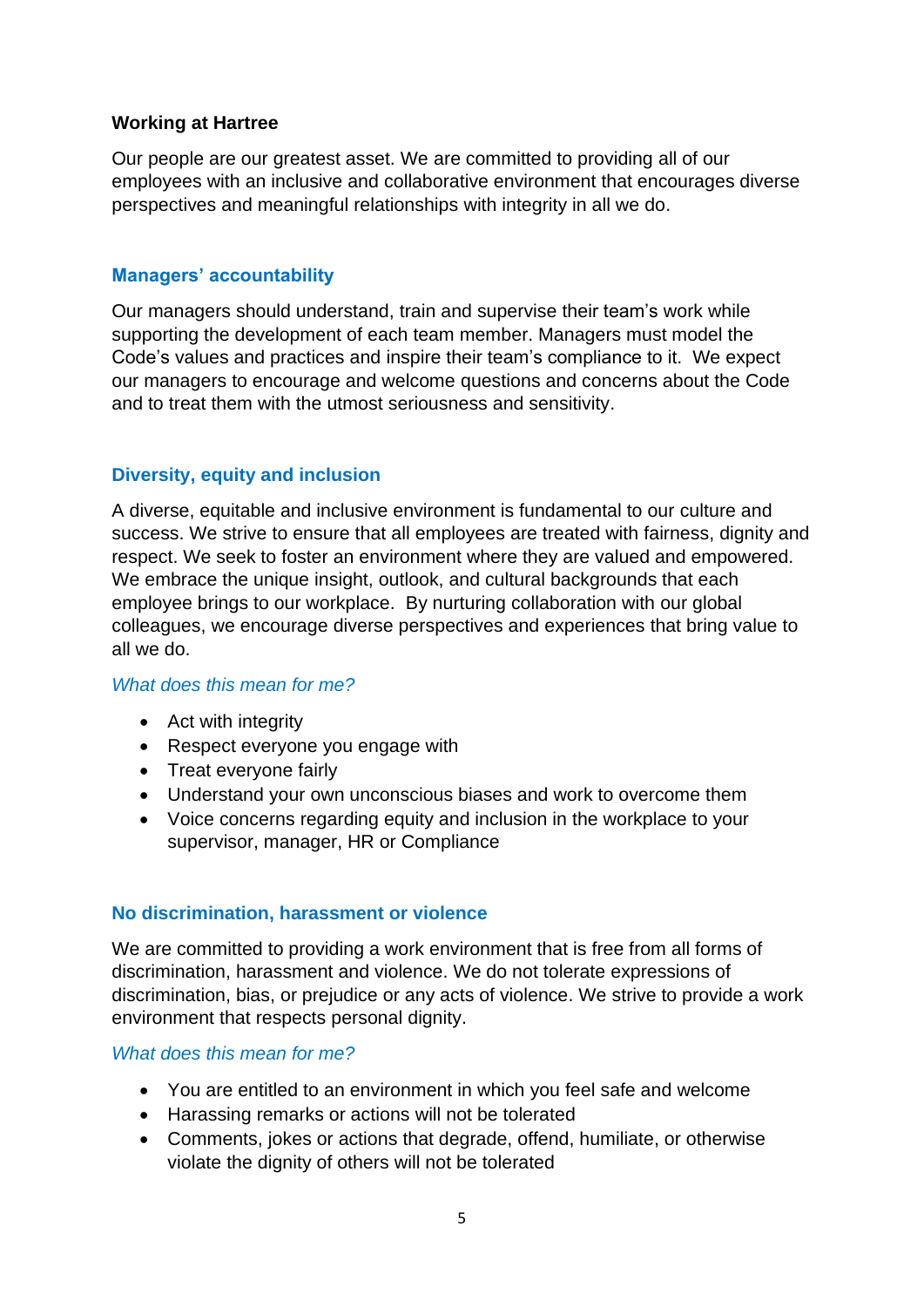- Violence will not be tolerated
- Raise concerns about discrimination, harassment or violence to your supervisor, manager, HR, or Compliance.

## **Employee health and safety**

Providing a safe and healthy place to work is of paramount importance to us, whether on an operational site or in an office environment. We expect everyone to ensure the health and safety of their workplace.

#### *What does this mean for me?*

- Be aware of the health and safety laws and any site-specific rules that apply to your job and comply with them
- Report any concerns, violations or unsafe practices to your supervisor, manager or HR

## **Privacy**

We respect and strive to ensure the privacy of all employees. To the extent that the operation of our business requires the use of your personal information, it will be conducted in compliance with all laws that apply to its collection, use, retention, and storage.

- Understand Hartree's global data classifications policy to ensure that all personal information that you have access to is labelled appropriately
- Protect the personal information you have access to by applying the appropriate IT controls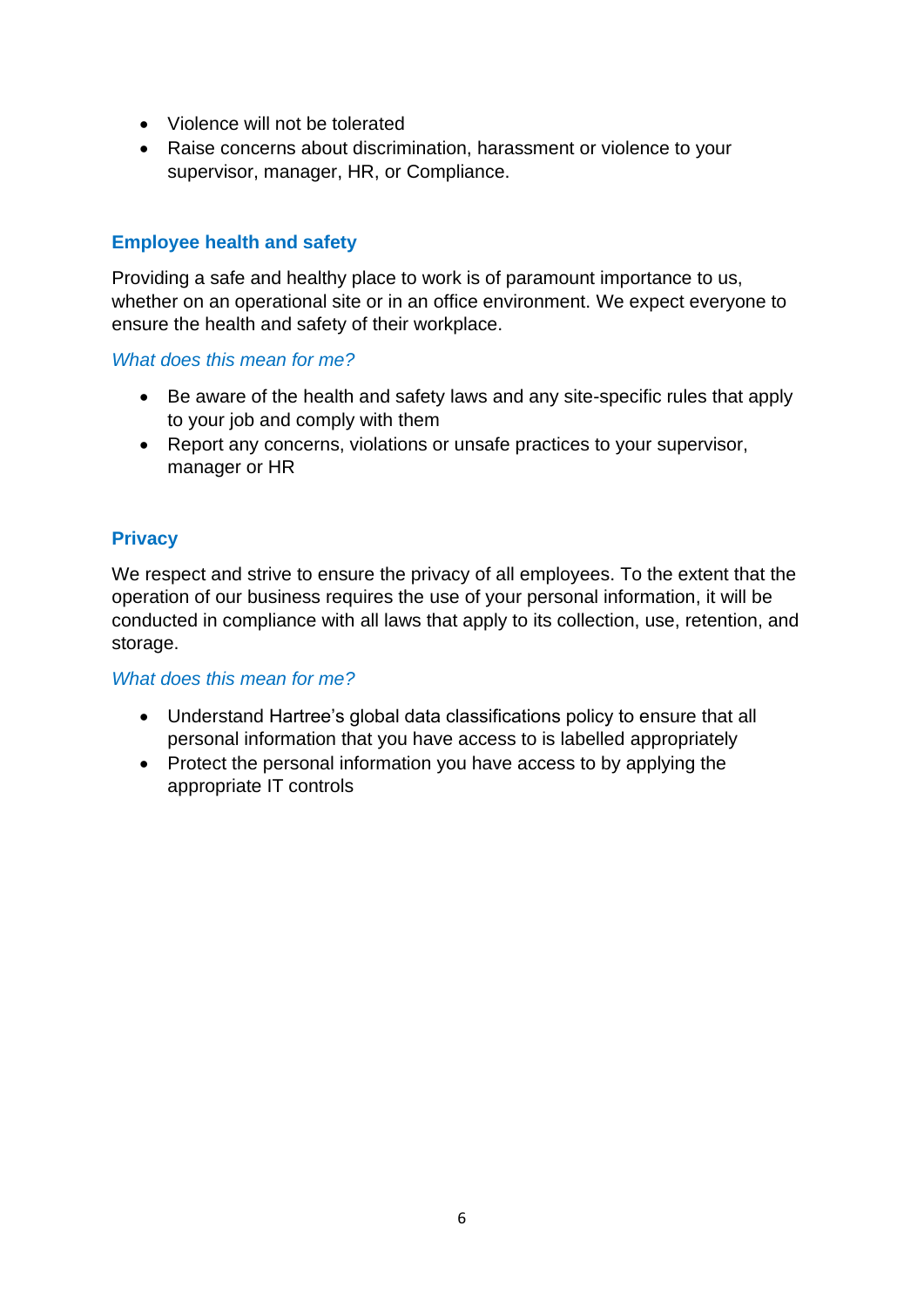## **Business Relationships**

Our integrity, our fairness and our ethics set us apart. We build long-term relationships, operate with respect, and honor our commitments. We are dedicated to making ethical and sustainable business decisions that reflect our integrity and comply with all laws and regulations.

## **Anti-bribery and corruption**

Operating with integrity while conducting our global business is essential to maintaining our reputation and preserving opportunities. Offering or paying bribes or making or receiving improper payments while conducting our business is strictly prohibited.

## *What does this mean for me?*

- Do business with likeminded business partners who share our commitment to integrity in business dealings
- Do not offer or accept bribes or other improper payments
- Comply with all anti-bribery laws and regulations

## **Gifts and entertainment**

We encourage you to establish strong relationships with your business partners. Entertainment, when appropriate and on a modest level, can be a useful way of strengthening these relationships. You represent Hartree when entertaining and should never over-indulge, lose control, or act inappropriately. Gifts and entertainment must never be given or received with the intent to influence a business decision.

## *What does this mean for me?*

- Comport yourself in a dignified and appropriate manner while socializing
- Do not offer inappropriate or excessive gifts or entertainment
- Comply with Hartree gifts and entertainment processes before giving or receiving gifts or entertainment
- Know that when offering gifts and entertainment to public officials or employees of state-owned entities stricter rules may apply

# **Anti-money laundering**

Money laundering enables criminals to conceal the true origin and ownership of the proceeds of their criminal activity to try and provide legitimacy for their source of income. You must comply with laws and regulations that prevent money laundering and the financing of crime and terrorism.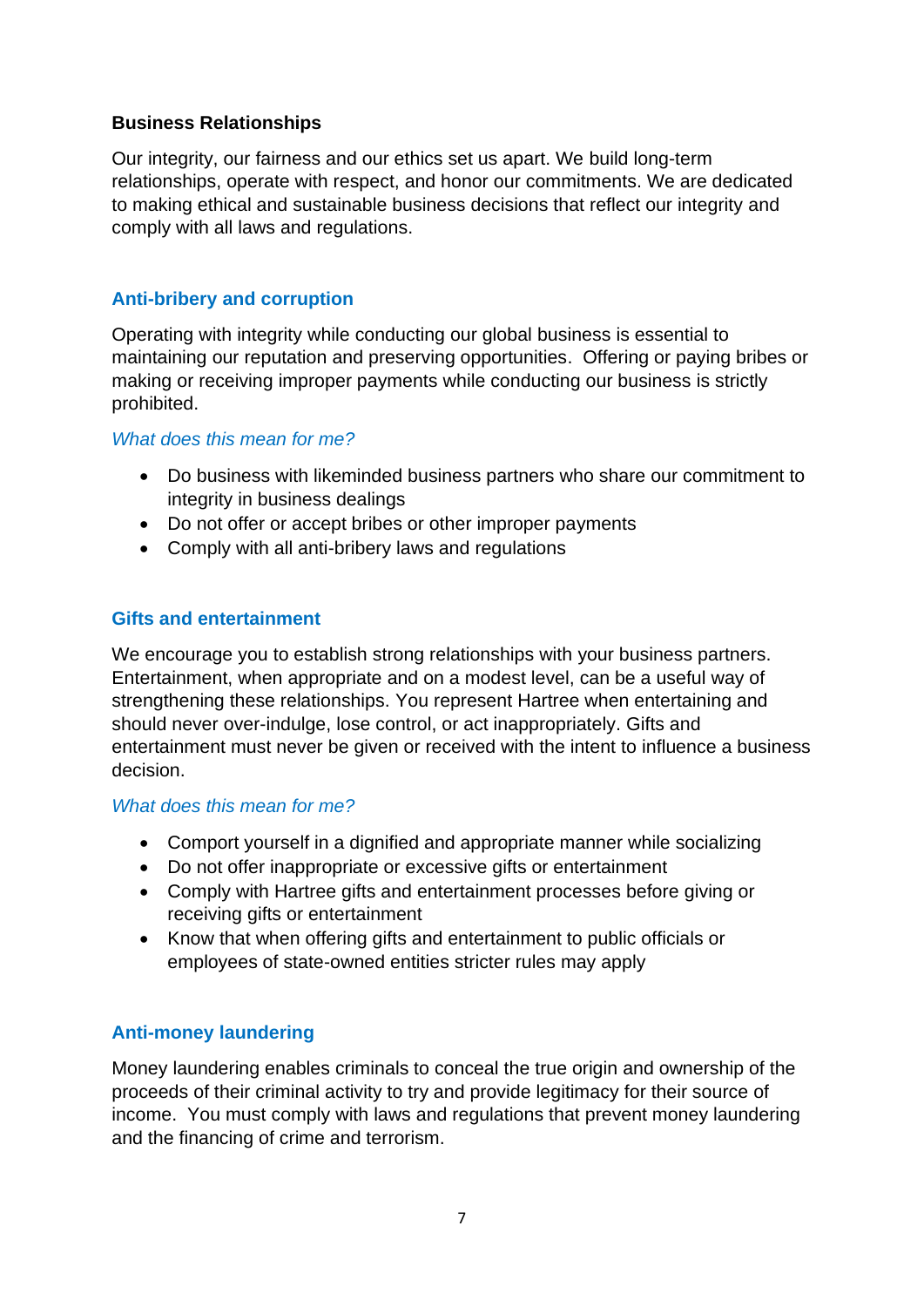## *What does this mean for me?*

- Do not engage in or facilitate any activity that could be regarded as money laundering or terrorist financing
- Ensure that you follow Hartree's 'Know Your Counterparty' or 'KYC' procedures
- Report any unusual or suspicious activity with respect to any transaction or counterparty to Compliance

# **Fair competition**

We believe that open and free competition in markets benefits both business and customers. We compete for business fairly and honestly and comply with anti-trust and competition laws wherever we operate. These laws are complex, so we encourage you to reach out for help if you are unsure whether and how they apply.

## *What does this mean for me?*

- Do not share prices or any other competitively sensitive information with competitors
- Do not participate in any arrangement to rig bids, fix prices, restrict supply, or allocate markets
- Be aware of anti-trust laws when participating in trade associations and interacting with competitors

# **International trade regulations and sanctions**

Hartree complies with all applicable sanctions and trade controls, including economic sanctions and import/export controls. Sanctions can target countries, entities and individuals and change frequently. Reach out with questions when unsure whether and how they apply.

## *What does this mean for me?*

- Learn and understand the rules and regulations that apply to your business dealings
- Consult Compliance if you are unclear whether and how restrictions apply
- Comply with applicable licensing requirements when a product is being imported or exported

# **Conflicts of Interest**

Your personal activities cannot conflict with or improperly impact your business decisions. We expect you to exercise good judgment and avoid even the appearance of a conflict of interest.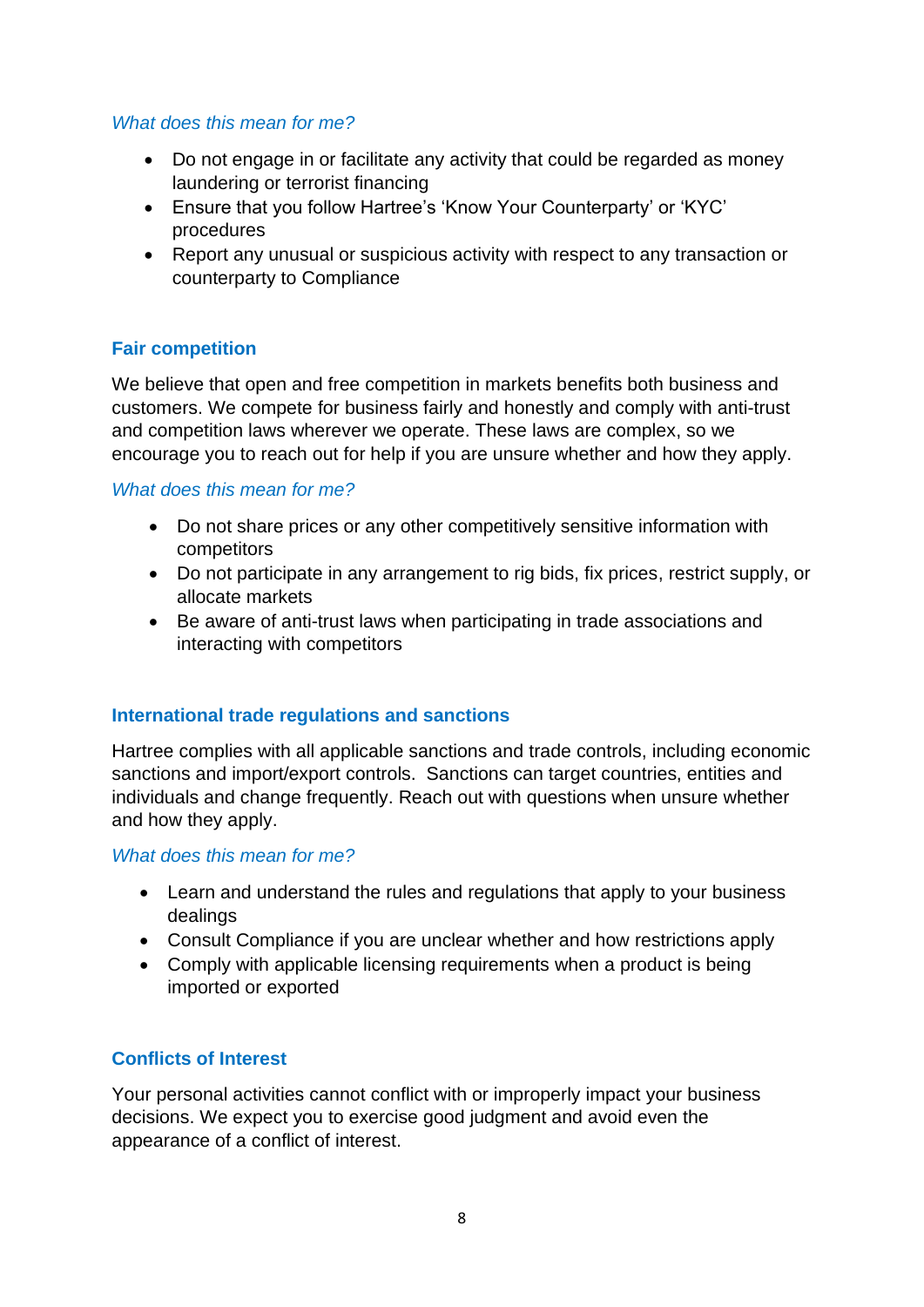- Be alert to potential conflicts of interest such as outside employment or business activities, including board directorships, working with or employing family members, personal investments which may, or may be seen to, influence your judgment
- Follow Hartree regulations on trading for your personal accounts
- Report a potential or actual conflict of interest to your supervisor, manager, HR, or Compliance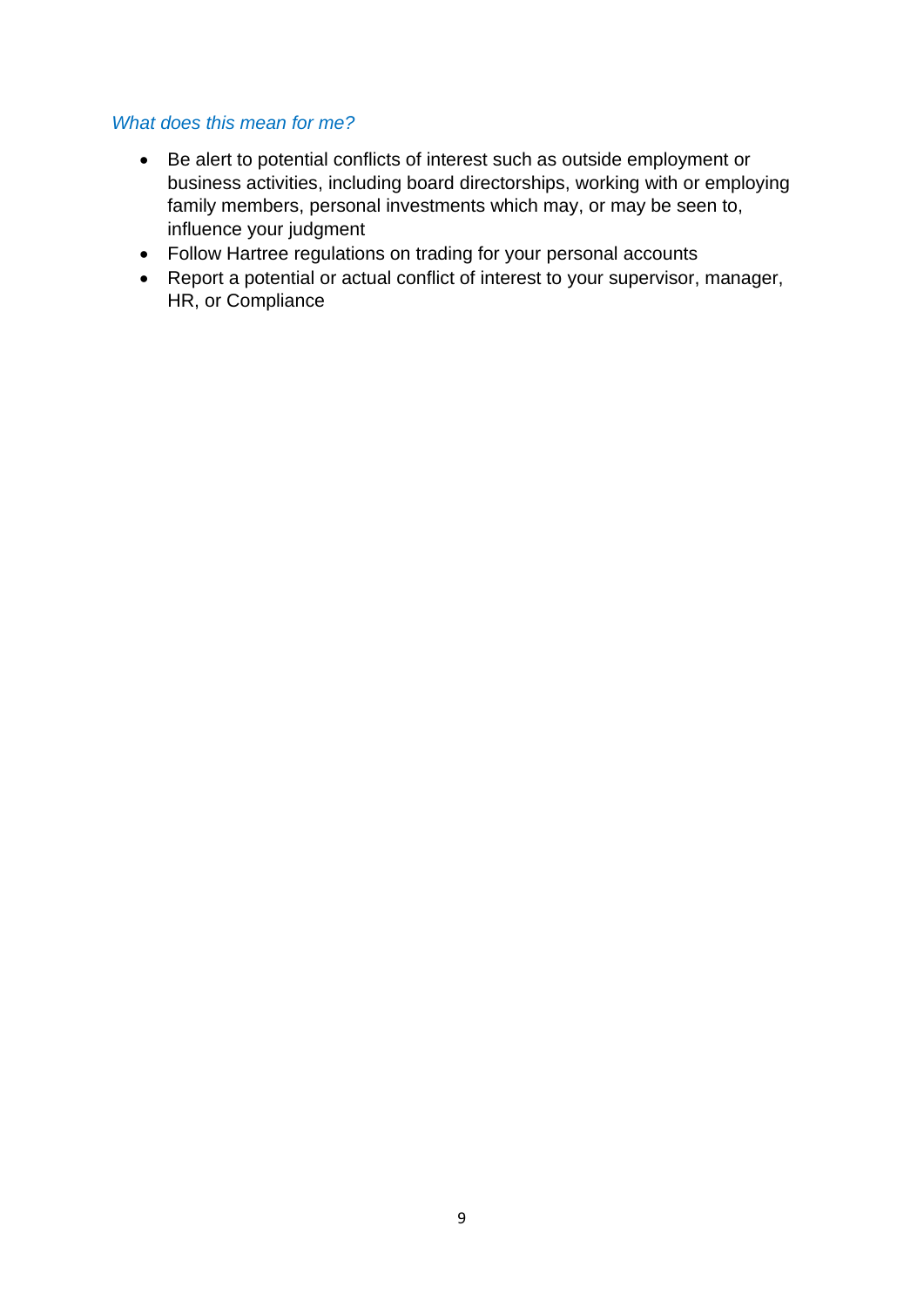# **Financial Integrity**

Our reputation depends on you to uphold the financial integrity of Hartree and the markets in which we participate.

# **Using our assets and resources**

You have a responsibility to protect Hartree property and to use it for the purpose that it was given to you. This responsibility applies not just to physical property such as premises, equipment and computers, but also to information and funds.

# *What does this mean for me?*

- Take care of company property and prevent it from being lost, damaged or stolen
- Protect the information you have access to
- Always use secure passwords
- Be vigilant about cyber security threats and attempts to gain unauthorized access to your information
- Understand your confidentiality obligations, including use restrictions, if you receive counterparty or other third-party confidential information
- Limited personal use of certain property such as computers is acceptable provided that its use complies with all Hartree policies
- Be aware that in some jurisdictions company transactions executed on cellphones must be recorded

# **Insider trading**

In the course of your work, you may come into the possession of confidential and non‐public information that may be considered material or price sensitive with respect to certain securities and indebtedness. Trading on the basis of that information or providing that information to others is illegal insider trading and can result in severe penalties to you and to Hartree.

# *What does this mean for me?*

- Do not engage in insider trading or the appearance of it
- If you are unsure about whether any restrictions apply, consult with **Compliance**

# **Market behavior**

We trade swaps, futures and options either on exchanges or directly with counterparties around the world. Our ability to operate in these markets depends on our compliance with the rules and regulations that apply to these markets and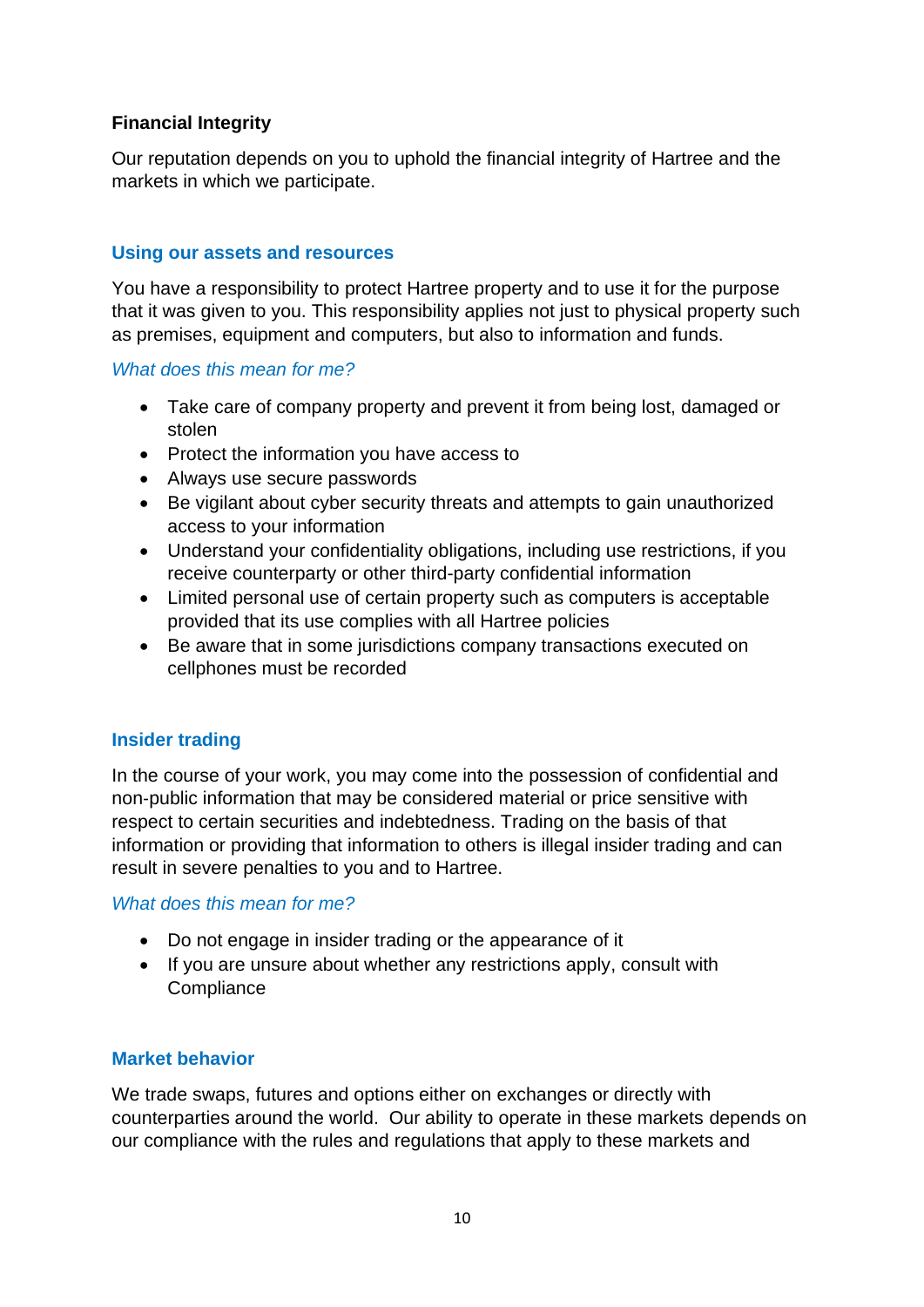transactions. We expect you to understand and comply with the rules that apply to your business.

*What does this mean for me?*

- Do not attempt to or manipulate markets
- Co-operate with the regulators in your markets
- Raise any concern you have with regard to market activity to Compliance

# **Maintenance of records and information**

Our business relies on honesty and transparency. The financial and business information we produce must be accurate and reflect the underlying transactions. This assists us in making informed business decisions and gives our business partners confidence in doing business with us.

- Record all transactions and compile all financial information accurately
- Ensure all transactions are entered promptly
- Keep all business records securely and in compliance with Hartree's retention policies
- Comply with Hartree's system of internal controls over financial reporting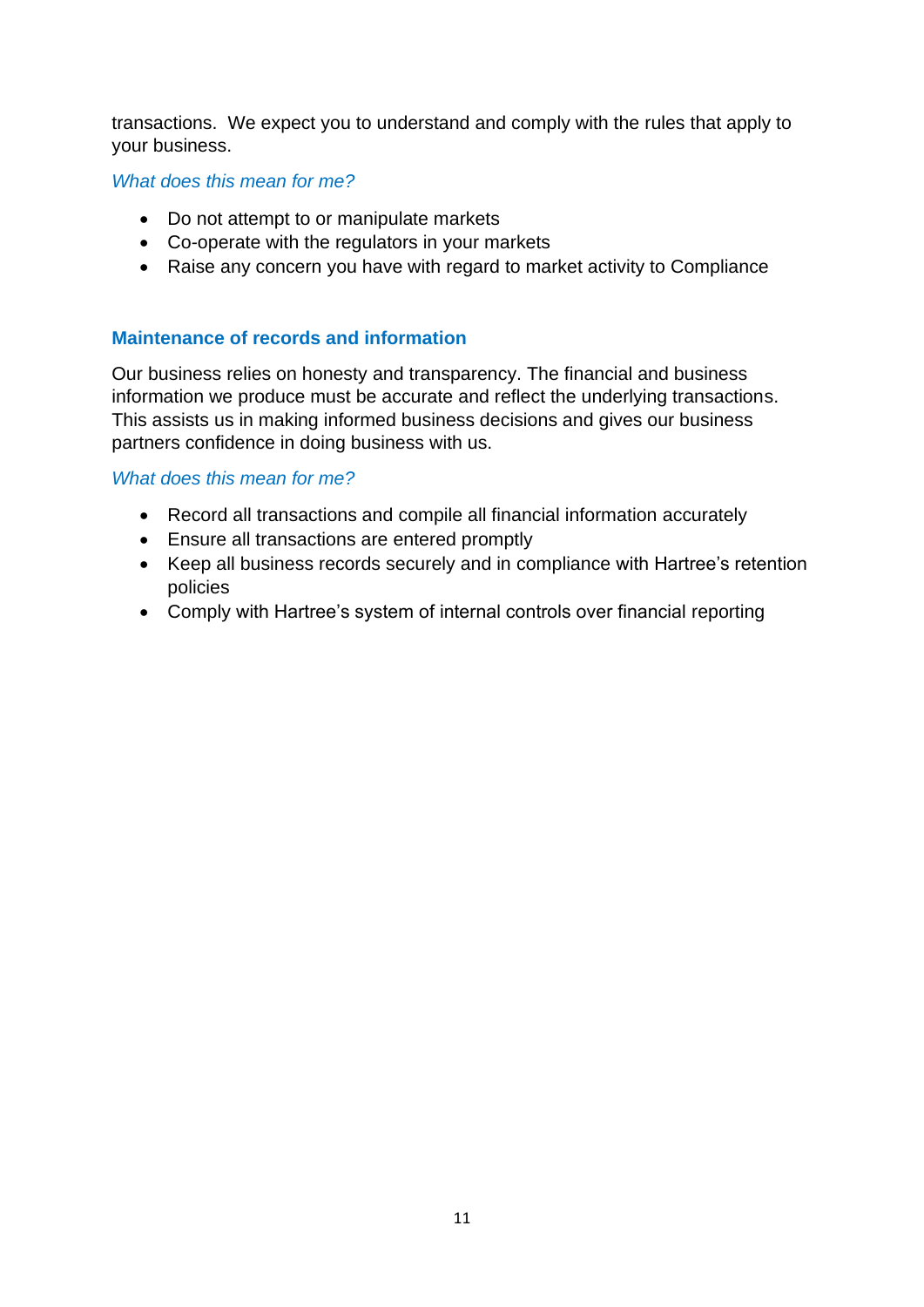## **Our Communities**

Investors are increasingly applying environmental, social, and governance factors as part of their analysis to identify risks and growth opportunities. Hartree actively seeks opportunities to provide sustainable and commercially viable strategies for energy renewal and regeneration, and to partner with others to create value across the ESG spectrum. We strive to play a positive role in every community in which we do business.

# **Human rights (including modern slavery)**

We conduct our business in a way that respects both the people and the communities we interact with. We are committed to supporting efforts to protect human rights, whether that is in understanding how our business impacts the human rights of others, or in combatting modern slavery in our supply chains.

## *What does this mean for me?*

- Always consider the human rights impact of your business activity
- Know that we have a zero-tolerance approach to modern slavery and human trafficking
- Report any concern related to a potential abuse of human rights by a business partner to Compliance

# **Commitment to sustainability**

Hartree recognizes the importance of protecting the planet and natural resources. We believe that leading the way for a sustainable future is both an opportunity and an imperative. We are committed to managing our impact on the environment in line with sectoral best practices and towards a sustainable energy transition.

## *What does this mean for me?*

• Report any environmental incident or violation or potential environmental risks to your manager or HSE

## **External communications**

Our reputation is vital, as are our business relationships. It is crucial that all our communications are clear, accurate and honest. It is this open communication that builds trust and respect with our stakeholders.

- Have all external media communications approved before they are released
- Get prior approval before talking to the media
- Have any external presentation material approved before it is shared
- Exercise good judgement when posting on social media